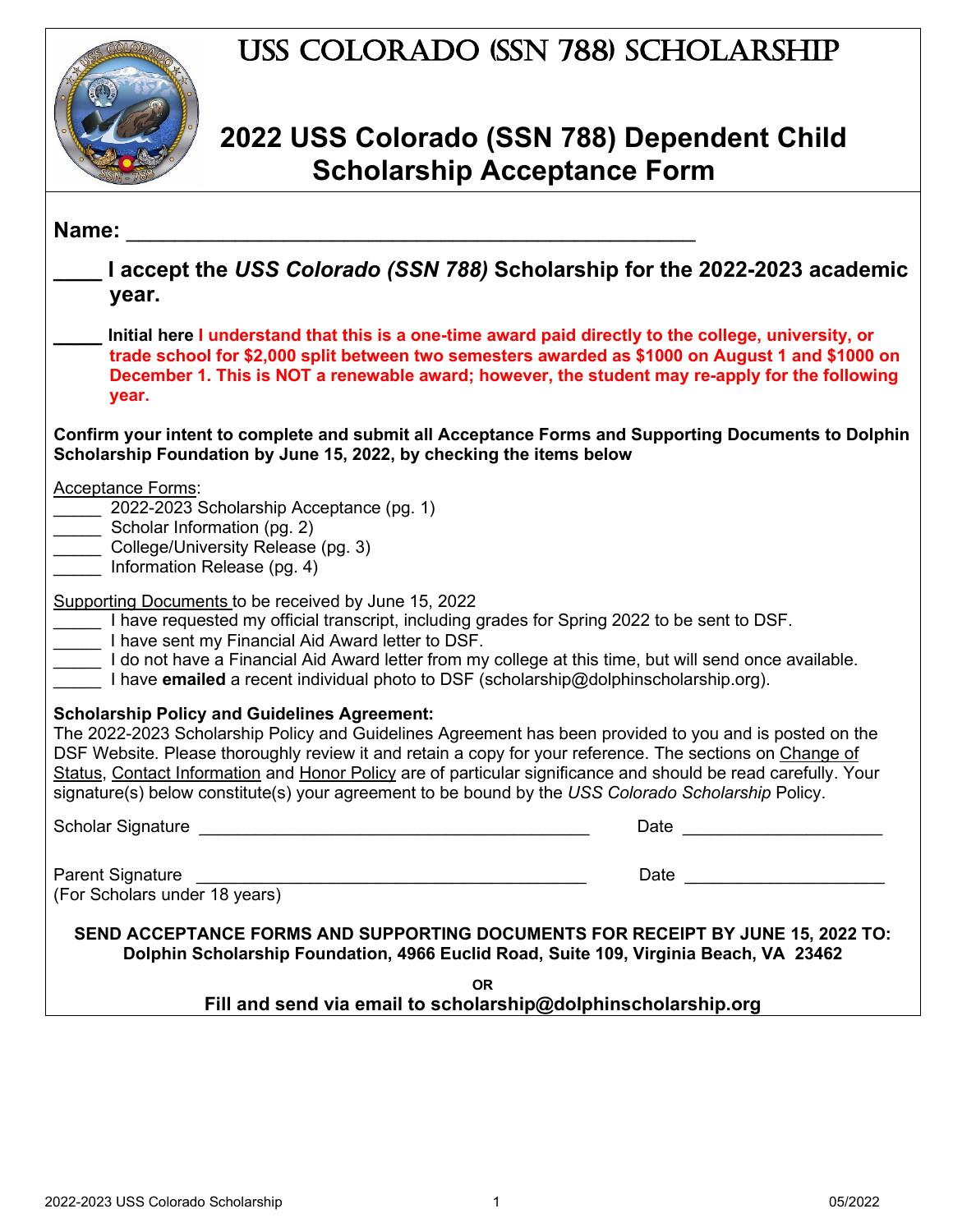| I decline the USS Colorado Scholarship for the 2022-2023 academic year.                                                                     |  |  |  |
|---------------------------------------------------------------------------------------------------------------------------------------------|--|--|--|
|                                                                                                                                             |  |  |  |
|                                                                                                                                             |  |  |  |
|                                                                                                                                             |  |  |  |
| Parent Signature<br><u> 1989 - Johann Stoff, deutscher Stoffen und der Stoffen und der Stoffen und der Stoffen und der Stoffen und der </u> |  |  |  |
| (For Applicant under 18 years)                                                                                                              |  |  |  |
|                                                                                                                                             |  |  |  |
| USS COLORADO SCHOLARSHIP<br><b>Scholar Information</b>                                                                                      |  |  |  |
|                                                                                                                                             |  |  |  |
| <b>Contact Information:</b>                                                                                                                 |  |  |  |
| At Home                                                                                                                                     |  |  |  |
| Phone:                                                                                                                                      |  |  |  |
| At College                                                                                                                                  |  |  |  |
| Phone:                                                                                                                                      |  |  |  |
| I plan to: live on campus or rent off campus or live at home/with relative                                                                  |  |  |  |
| $\mathbf{V}$ in $\begin{bmatrix} \mathbf{0} \end{bmatrix}$<br><b>Social Media:</b><br>Help us connect with you.                             |  |  |  |
| What is your preferred channel?                                                                                                             |  |  |  |
| Twitter:<br><u> 1980 - Johann Barn, mars ann an t-Amhain Aonaich an t-Aonaich an t-Aonaich ann an t-Aonaich ann an t-Aonaich</u>            |  |  |  |
|                                                                                                                                             |  |  |  |
|                                                                                                                                             |  |  |  |
| Quote: Please tell us what it means to you to be a USS Colorado Scholar (This will be listed on our website with your photo)                |  |  |  |
|                                                                                                                                             |  |  |  |
|                                                                                                                                             |  |  |  |
|                                                                                                                                             |  |  |  |
| <b>College/University Information:</b>                                                                                                      |  |  |  |
| Mailing address for receipt of scholarship monies (Financial Aid/Scholarship Office):                                                       |  |  |  |
|                                                                                                                                             |  |  |  |
|                                                                                                                                             |  |  |  |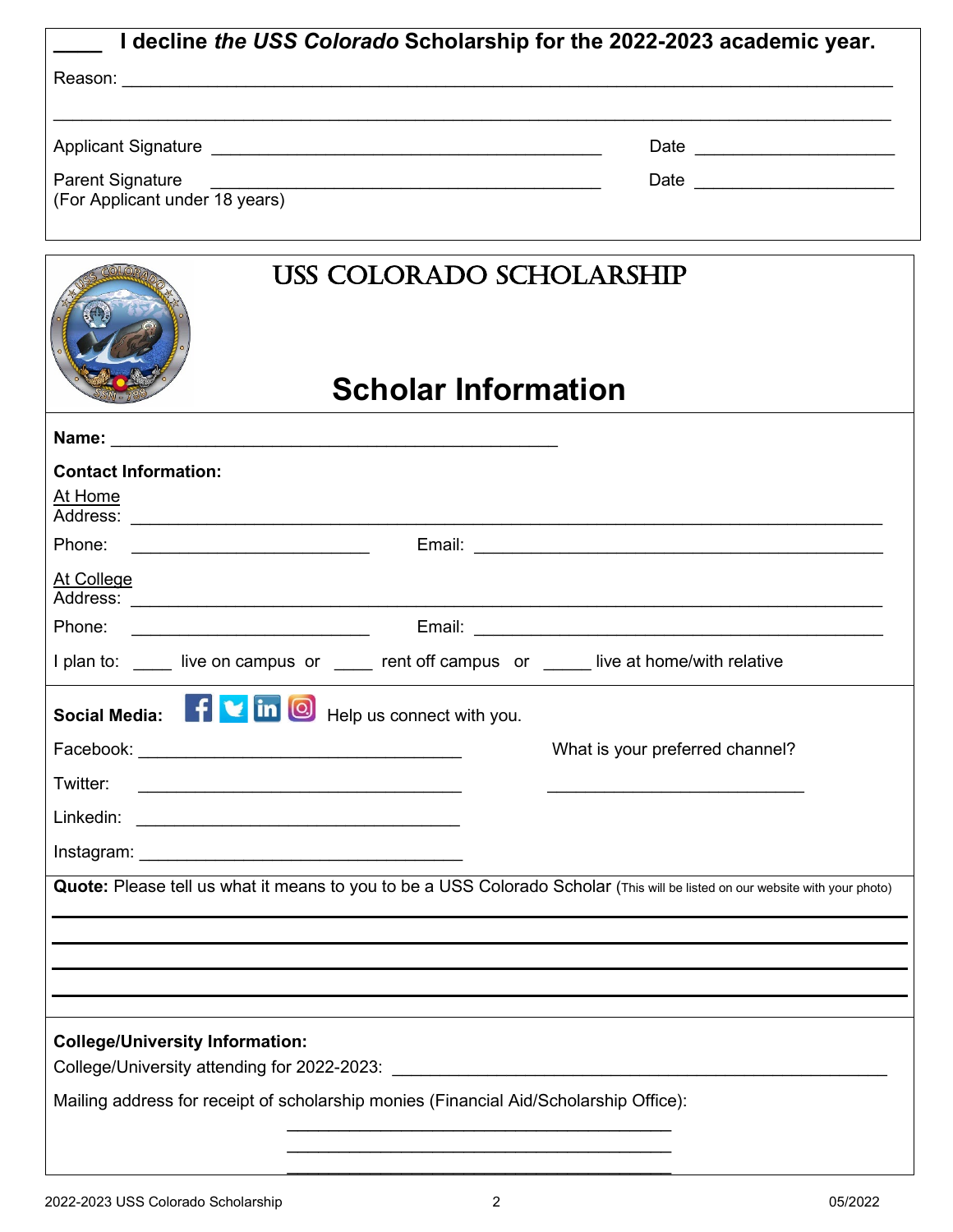|  |  |  |  |  |  | Anticipated date of graduation: |
|--|--|--|--|--|--|---------------------------------|
|--|--|--|--|--|--|---------------------------------|

Intended major :  $\overline{\phantom{a}}$ 

Please share your recent achievements and future academic plans (clubs, awards, honors, study abroad, co-op)

\_\_\_\_\_\_\_\_\_\_\_\_\_\_\_\_\_\_\_\_\_\_\_\_\_\_\_\_\_\_\_\_\_\_\_\_\_

# USS Colorado Scholarship **College/University Information Release Financial Aid Information:** List by name and amount all financial aid you will receive for 2022-2023, including loans, Post 9/11 GI Bill and ROTC. Also mail a copy of your Financial Aid Award letter if available. Source **Amount Scholarship/Grant/Loan** Dolphin Scholarship Foundation provides financial assistance for you to attend undergraduate or vocational education. Your permission is needed to request information from the Registrar and Financial Aid office of the college you attend. DSF uses these records to verify your grades, academic standing, transfer records or any other relevant information needed to award your scholarship. All information gathered by Dolphin Scholarship Foundation will be held in confidence and in compliance with the Privacy Act Statement at the bottom of this page.

\_\_\_\_\_\_\_\_\_\_\_\_\_\_\_\_\_\_\_\_\_\_\_\_\_\_\_\_\_\_\_\_\_\_\_\_\_\_\_ \_\_\_\_\_\_\_\_\_\_\_\_\_\_\_\_\_\_\_\_\_\_\_\_\_\_\_\_\_\_\_\_\_\_\_\_\_\_\_ Name College/University

\_\_\_\_\_\_\_\_\_\_\_\_\_\_\_\_\_\_\_\_\_\_\_\_\_\_\_\_\_\_\_\_\_\_\_\_\_\_\_ \_\_\_\_\_\_\_\_\_\_\_\_\_\_\_\_\_\_\_\_\_\_\_\_\_\_\_\_\_\_\_\_\_\_\_\_\_\_\_ Address **Student ID / SSN (Last Four)** 

\_\_\_\_\_\_\_\_\_\_\_\_\_\_\_\_\_\_\_\_\_\_\_\_\_\_\_\_\_\_\_\_\_\_\_\_\_\_\_ \_\_\_\_\_\_\_\_\_\_\_\_\_\_\_\_\_\_\_\_\_\_\_\_\_\_\_\_\_\_\_\_\_\_\_\_\_\_\_ **City, State, Zip Code** Birth Date

\_\_\_\_\_\_\_\_\_\_\_\_\_\_\_\_\_\_\_\_\_\_\_\_\_\_\_\_\_\_\_\_\_\_\_\_\_\_\_ \_\_\_\_\_\_\_\_\_\_\_\_\_\_\_\_\_\_\_\_\_\_\_\_\_\_\_\_\_\_\_\_\_\_\_\_\_\_\_ Daytime Phone **Email** 

I authorize the college/university named above to release to Dolphin Scholarship Foundation any and all information related to financial aid, grades, transfer records, or any other information necessary to evaluate Dolphin Scholarship program services.

 $\overline{\phantom{a}}$  , and the contract of the contract of the contract of the contract of the contract of the contract of the contract of the contract of the contract of the contract of the contract of the contract of the contrac

Scholar Signature Date

If Scholar is under 18 years of age:

 $\overline{\phantom{a}}$  , and the contract of the contract of the contract of the contract of the contract of the contract of the contract of the contract of the contract of the contract of the contract of the contract of the contrac Parent Signature Date Date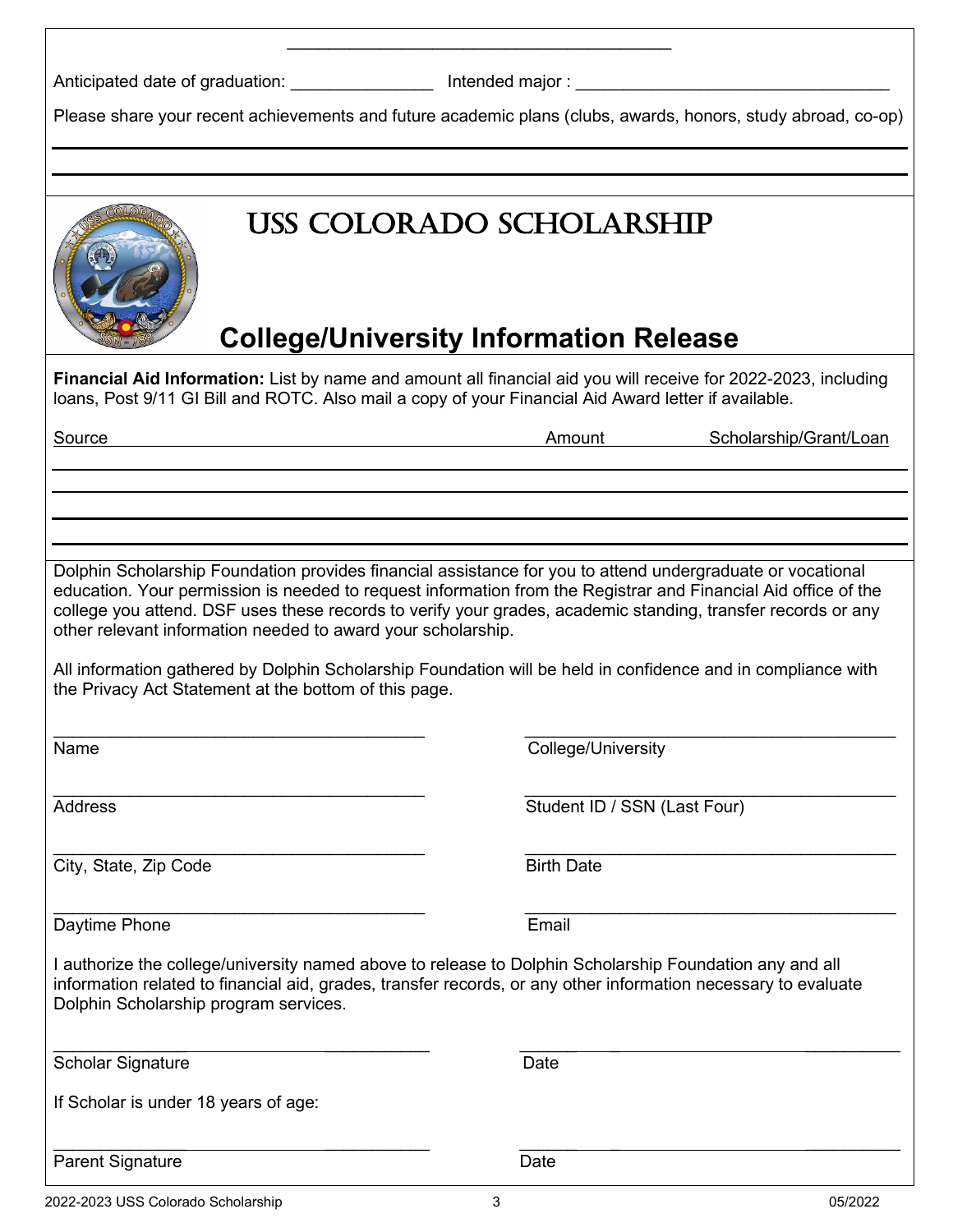#### **PRIVACY ACT STATEMENT**

Authority to request this information is derived from 5 United States Code 301, Departmental Regulations. The purpose of the information is to apply for educational assistance through the Dolphin Scholarship Foundation. Information provided will be used to assess scholastic achievement and to evaluate the need for financial assistance.



## USS Colorado Scholarship

## **Scholar Information Release**

#### **PHOTO / VIDEO RELEASE**

You have been requested to provide via email to Dolphin Scholarship Foundation with a recent photograph of yourself for your DSF file. Your permission is necessary for DSF to use this photo in Foundation publicity (such as our website, annual report, newsletter, etc.). Additionally, DSF may take photographs and/or video footage of *USS Colorado Scholars* at Foundation events or use quotes from your application essay or correspondence with DSF.

I authorize the public use of any pictures that may be submitted by me to DSF or taken during a DSF event. Furthermore, quotes from my essay, letters or emails may be used to promote *USS Colorado Scholarships*.

 $\overline{\phantom{a}}$  , and the contract of the contract of the contract of the contract of the contract of the contract of the contract of the contract of the contract of the contract of the contract of the contract of the contrac

Scholar Signature Date Date Date

If Scholar is under 18 years of age:

Parent Signature Date Date

\_\_\_\_\_\_\_\_\_\_\_\_\_\_ \_\_\_\_\_\_\_\_\_\_\_ \_\_\_\_\_\_ \_ \_\_\_\_\_\_\_\_\_\_

#### **FAMILY MEMBER CONTACT RELEASE**

In the event a question arises regarding your scholarship and we cannot contact you, may Dolphin Scholarship Foundation discuss your scholarship with other family members:  $YES( ) NO( )$ 

 $\overline{\phantom{a}}$  , which is a set of the contract of the contract of the contract of the contract of the contract of the contract of the contract of the contract of the contract of the contract of the contract of the contract

 $\overline{\phantom{a}}$  , and the contract of the contract of the contract of the contract of the contract of the contract of the contract of the contract of the contract of the contract of the contract of the contract of the contrac

If YES, please indicate by name/relationship those members authorized to discuss your scholarship:

Scholar Signature **Date**